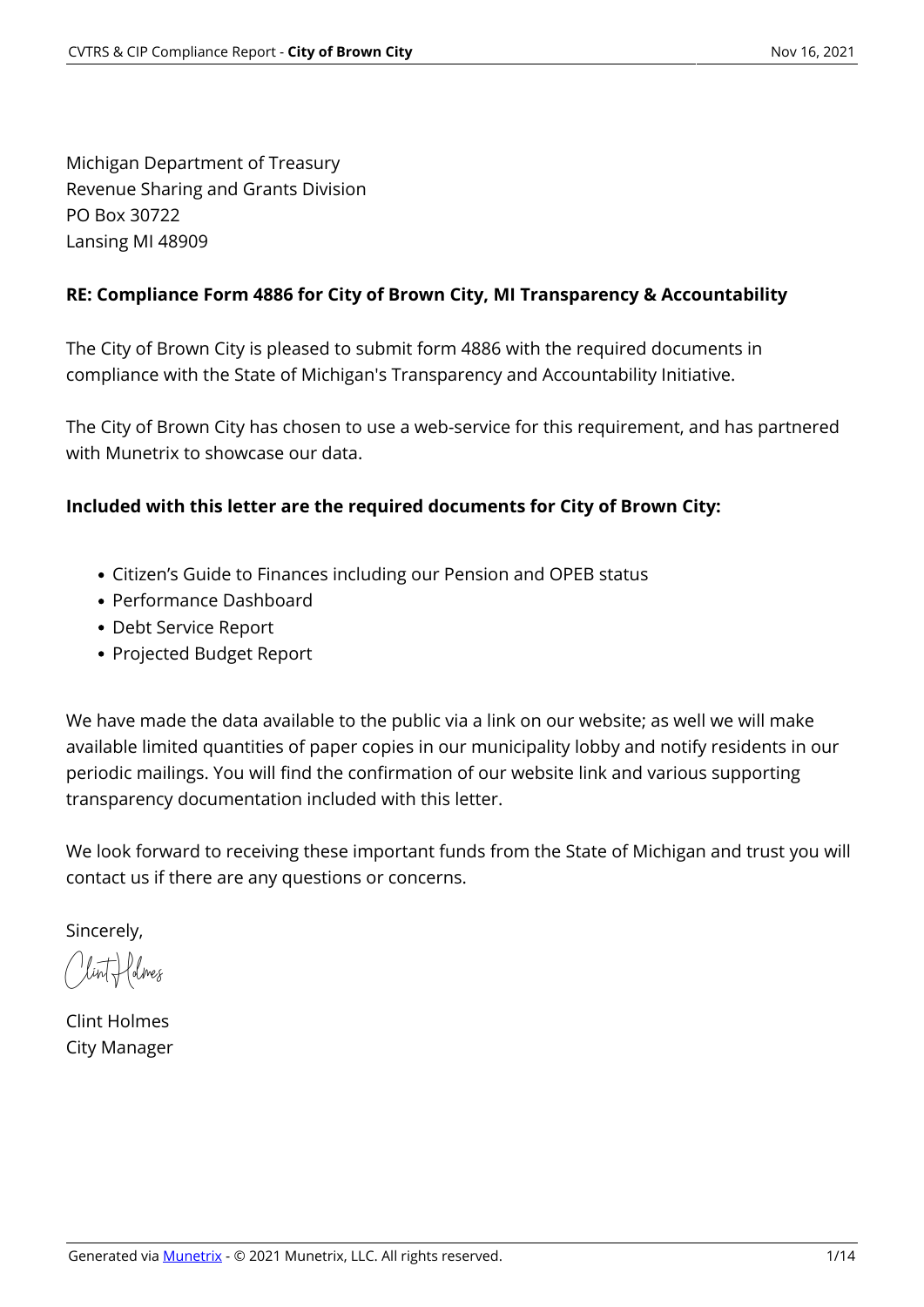# **City, Village, and Township Revenue Sharing and County Incentive Program Certification**

Issued under authority of 2021 Public Act 87. Filing is mandatory to qualify for payments.

Each city/village/township/county applying for City, Village, and Township Revenue Sharing or County Incentive Program payments must:

- 1. Certify to the Michigan Department of Treasury (Treasury) that the local unit listed below has produced and made available to the public a Citizen's Guide, a Performance Dashboard, a Debt Service Report, and a Projected Budget Report as required by 2021 Public Act 87. The local unit must include in any mailing of general information to its citizens, the Internet website address or the physical location where all the documents are available for pubic viewing in the clerk's office.
- 2. Submit to Treasury a Citizen's Guide, a Performance Dashboard, a Debt Service Report, and a Projected Budget Report.

This certification, along with a Citizen's Guide, a Performance Dashboard, a Debt Service Report, and a Projected Budget Report, **must be received by December 1, 2021,** (or the first day of a payment month) in order to qualify for that month's payment. Postmark dates will not be considered. For questions, call 517-335-7484.

| <b>PART 1: LOCAL UNIT INFORMATION</b>                                                                                   |                               |                                                   |                                            |           |  |
|-------------------------------------------------------------------------------------------------------------------------|-------------------------------|---------------------------------------------------|--------------------------------------------|-----------|--|
| Local Unit Name<br>City of Brown City                                                                                   |                               | Local Unit County Name<br>Sanilac County          |                                            |           |  |
| Local Unit Code<br>76 2010                                                                                              |                               | Contact E-Mail Address<br>browncty@greatlakes.net |                                            |           |  |
| Contact Name<br>Clint Holmes                                                                                            | Contact Title<br>City Manager |                                                   | Contact Telephone Number<br>810-346-2325   | Extension |  |
| Website Address, if reports are available online<br>http://munetrix.com/sections/data/municipal.php?MunilD=97&Type=City |                               |                                                   | Current Fiscal Year End Date<br>03/31/2022 |           |  |
| <b>PART 2: CITIZEN'S GUIDE</b>                                                                                          |                               |                                                   |                                            |           |  |
| Check any of the following that apply:                                                                                  |                               |                                                   |                                            |           |  |

The local unit has elected to use Treasury's online Citizen's Guide to comply with the legislative requirements. Therefore, a copy of the Citizen's Guide will not be submitted to Treasury.

The local unit does not have any unfunded liabilities (pensions or other postemployment benefits (OPEB)).

#### **PART 3: CERTIFICATION**

₹

*In accordance with 2021 Public Act 87, the undersigned hereby certifies to Treasury that the above mentioned local unit 1) has produced a Citizen's Guide, a Performance Dashboard, a Debt Service Report, and a Projected Budget Report and 2) will include in any mailing of general information to our citizens, the Internet website address or the physical location where all the documents are available for public viewing in the clerk's office. The Citizen's Guide, Performance Dashboard, Debt Service Report, and Projected Budget Report are attached to this signed certification, unless otherwise noted in Part 2.*

| Chief Administrative Officer Signature (as defined in MCL 141.422b) | Printed Name of Chief Administrative Officer (as defined in MCL 141.422b) |
|---------------------------------------------------------------------|---------------------------------------------------------------------------|
| Clint flolmes                                                       | Clint Holmes                                                              |
| Title<br>City Manager                                               | Date<br>November 16, 2021                                                 |

Completed and signed form (including required attachments) should be e-mailed to: **TreasRevenueSharing@michigan.gov.** If you are unable to submit via e-mail, fax to 517-335-3298 or mail the completed form and required attachments to:

Michigan Department of Treasury Revenue Sharing and Grants Division PO Box 30722 Lansing MI 48909

| <b>TREASURY USE ONLY</b>            |                               |                        |                                  |  |  |  |  |  |
|-------------------------------------|-------------------------------|------------------------|----------------------------------|--|--|--|--|--|
| <b>CVTRS/CIP Eligible</b><br>N<br>v | <b>Certification Received</b> |                        | Citizen's Guide Received         |  |  |  |  |  |
| Performance Dashboard Received      | Debt Service Report Received  |                        | Projected Budget Report Received |  |  |  |  |  |
| Final Certification                 |                               | <b>CVTRS/CIP Notes</b> |                                  |  |  |  |  |  |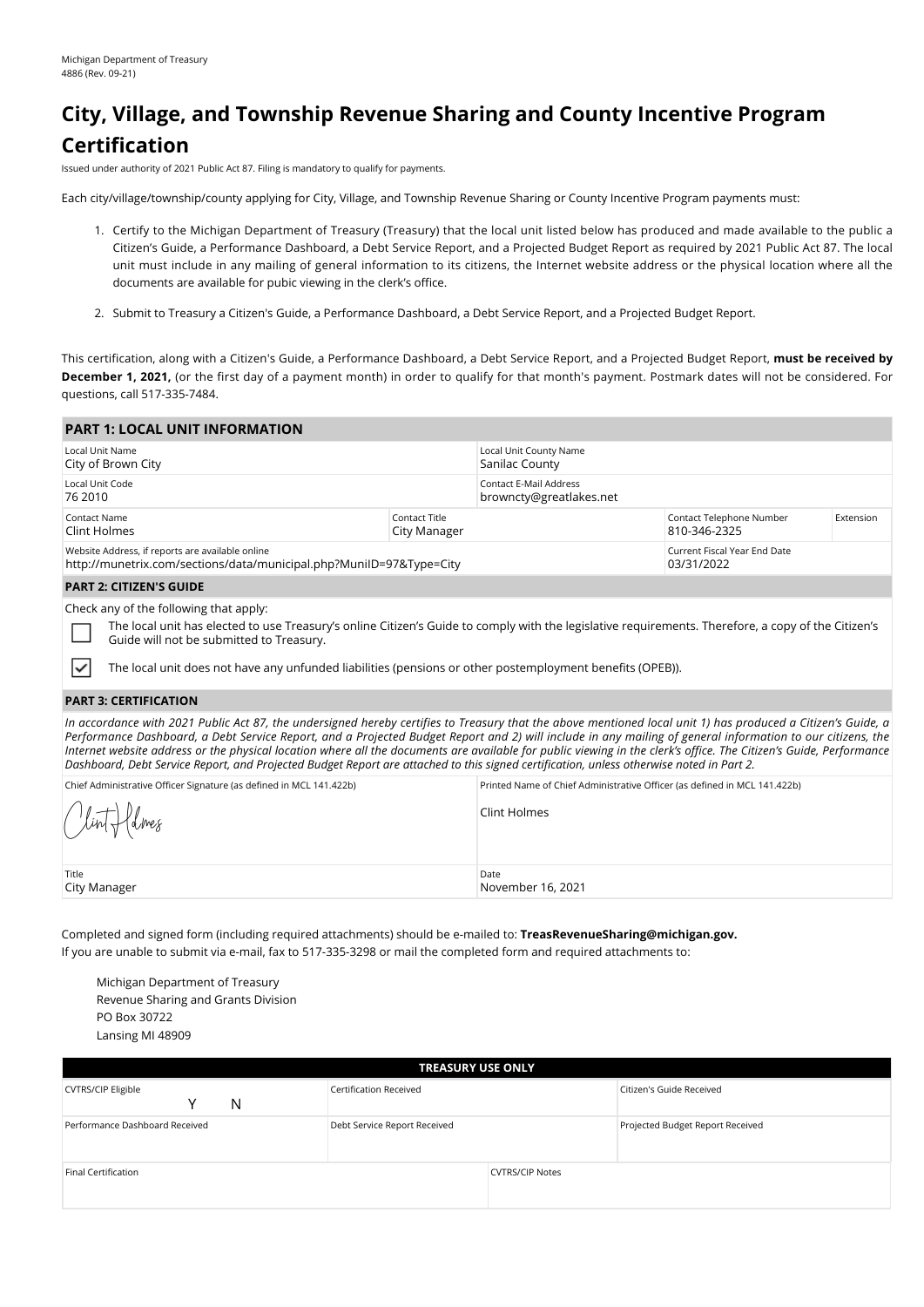### **General Info**

| $\blacksquare$ Name $\blacksquare$ Type $\blacksquare$ | <b>Fiscal Year End</b> | $\mid$ Population (2010) $\mid$ | Phone | <b>Website</b>                         |
|--------------------------------------------------------|------------------------|---------------------------------|-------|----------------------------------------|
| Brown City City March                                  |                        | 1250                            |       | (810) 346-2325 www.ci.brown-city.mi.us |

# **Multi-Year General Fund Only**

| Year | <b>Data</b><br><b>Status</b> | <b>Fiscal</b> | Score   Population | <b>Operating</b><br><b>Millage</b> | <b>General Fund</b><br><b>Revenues</b> | General Fund<br><b>Expenditures</b> | `Available | <b>Fund Balance   Taxable Value </b> |
|------|------------------------------|---------------|--------------------|------------------------------------|----------------------------------------|-------------------------------------|------------|--------------------------------------|
|      | 2023 Forecast                | 0             | 1325               |                                    | \$938,060                              | \$937,960                           | \$504,080  | \$22,860,928                         |
|      | 2022 Budget                  | 0             | 1325               | 16.8733                            | \$964,560                              | \$964,460                           | \$503,980  | \$22,545,294                         |
| 2021 | <b>Historic</b>              | 0             | 1325               | 16.8733                            | \$951,690                              | \$919,140                           | \$503,880  | \$22,234,018                         |
|      | 2020 Historic                |               | 1325               | 16.8733                            | \$903,147                              | \$958,302                           | \$609,289  | \$20,204,683                         |
|      | 2019 Historic                |               | 1250               | 16.8733                            | \$858,718                              | \$841,829                           | \$636,607  | \$21,902,446                         |
|      | 2018 Historic                |               | 1249               | 18.1233                            | \$812,086                              | \$960,155                           | \$660,281  | \$20,204,683                         |

\* Available Fund Balance includes Committed, Assigned, and Unassigned Funds. It excludes Nonspendable and Restricted Funds.



### **How We Have Managed Our Resources**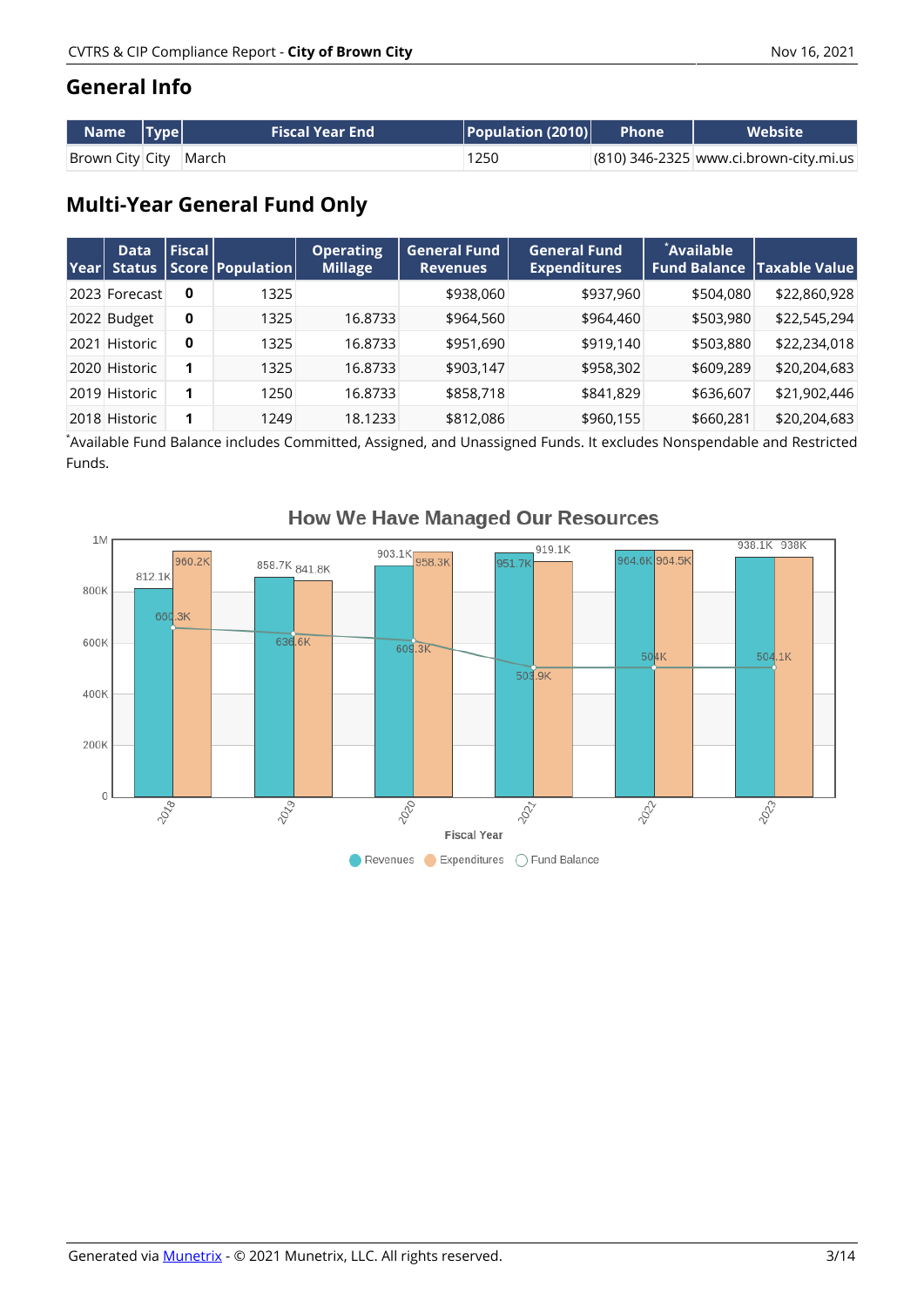### **Fiscal Year Assumptions Notes**

#### **2023 Notes: General and All Other Governmental Funds**

The City Budget consists of three types of funds: Revenue, Enterprise and special. Revenue funds use tax dollars directly and consist of the General Fund (property tax and revenue sharing (CVTRS)), Major and Local Street Funds (Act 51, Street Reserve Account, County Road Tax, Metro Act), and Park Fund (special-voted Park Millage). Enterprise Funds are fee for service, generally expected to be self-supporting, and include the Water, Arsenic Abatement, Lead and Copper Rule, Sewer, Storm Sewer, Cemetery, DDA, and Festival Funds. Special Funds are accounts required by law or the City Council for a specific use and includes the Sewer Reserve Account, Street Reserve Account and Veterans Memorial Account.

The adopted 2021/2022 October Budget Amendment shows an overall INCREASE of \$478,880.<sup>00</sup> over the March 2021 Adopted Budget which is primarily from an increase in revenue – especially DWAM and ARPA Grants.

**Increase in the General Fund:** Due to transfer of reserve funds to Local Streets for the Reed Street Project.

**Increase in the Major Streets Fund:** Higher than expected in M-90 Maintenance Contract reimbursement.

**Increase in Local Street Fund:** Due to the Reed Street replacement project completed this summer.

**Increase in Sewer Fund:** Transfer from Fund Equity to apply toward engineering costs.

**No net change Storm Sewer Fund.**

**Significant increase Water Fund:** Receipt of DWAM Grant Program revenue.

**No net change in the Arsenic Abatement Fund.**

**Large increase in the Lead and Copper Rule Fund:** Receipt of ARPA funds.

**Small increase in Equipment Fund:** Reflects sale of equipment.

**Increase in Park and Recreation Fund:** Increased revenue from donations.

**Increase in Cemetery Operating Fund:** Because of transfer from Fund Equity to meet expenses.

**No net change in Perpetual Care, DDA or Veterans Memorial Funds** from the 2021/2022 Adopted Budget**.**

**Increase in Festival Commission:** Large increase due to summer festival revenues and donations.

\*\*\*\*\*\*\*\*\*\*\*\*\*\*\*\*\*\*\*\*\*\*\*\*\*\*\*\*\*\*\*\*\*\*\*\*\*\*\*\*\*\*\*\*\*\*\*\*\*\*\*\*\*\*\*\*\*\*\*\*\*\*\*\*\*\*\*\*\*\*\*\*\*\*\*

The proposed 2022/2023 Forecast Budget shows an overall DECREASE of \$393,050. $^{00}$  or about 16% relative to last year's budget.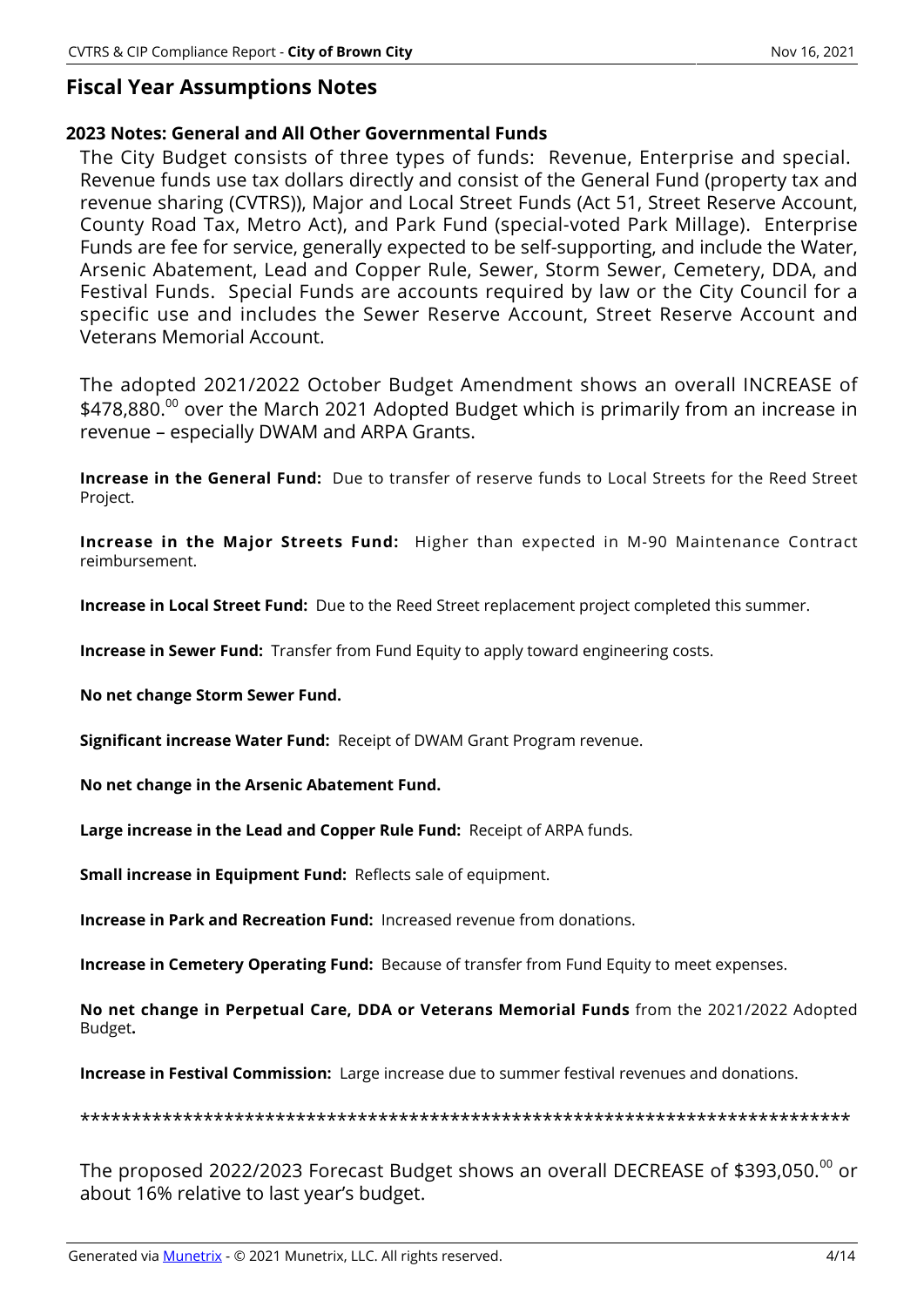**Decrease in the General Fund:** Primarily reflects decrease in anticipated funds transfer for street replacement. Line item increases include payroll, the associated FICA, and retirement contributions; decreases identify reduced contributions to police car reserve and Fund Contingency.

### **No Net Change in Major Streets Fund.**

**Decrease in Local Street Fund:** About \$140,000 due to the no anticipated street replacement project planned for 2022; however, expect to repave Second Street during the summer 2023, following completion of the water main replacement project (subsequent budget).

**Small decrease in Sewer Fund:** Expect that with the completion of the City's sewer engineering study in early 2022, that this fund will increase dramatically when costs for a new lift station and main repair are identified and the bond process begun.

### **No Net Change in Storm Sewer Fund.**

**Increase in Arsenic Abatement Funds and Lead and Copper Rule Fund:** The City plans to undertake the replacement of the water main and service leads on Second Street between St Marys and Walter Streets. This project is required to meet new Lead and Copper Rule mandates. Estimated cost is about \$265,000. Project is driven by the \$340,000 DWAM Grant awarded to the City by the State of Michigan, and used to develop a comprehensive long-range capital improvement plan.

**Decrease in Water Fund:** Reflects the completion of the DWAM Grant. However, funds are being withdrawn from reserves to help finance the Second Street Project.

**Small Decrease in Park and Recreation Fund:** Anticipate decreases in donations, fund equity transfer, and contingency.

**No net change in Equipment, Cemetery Operating, Perpetual Care, DDA, Festival Commission or Veterans Memorial Funds** from the 2021/2022 Budget**.**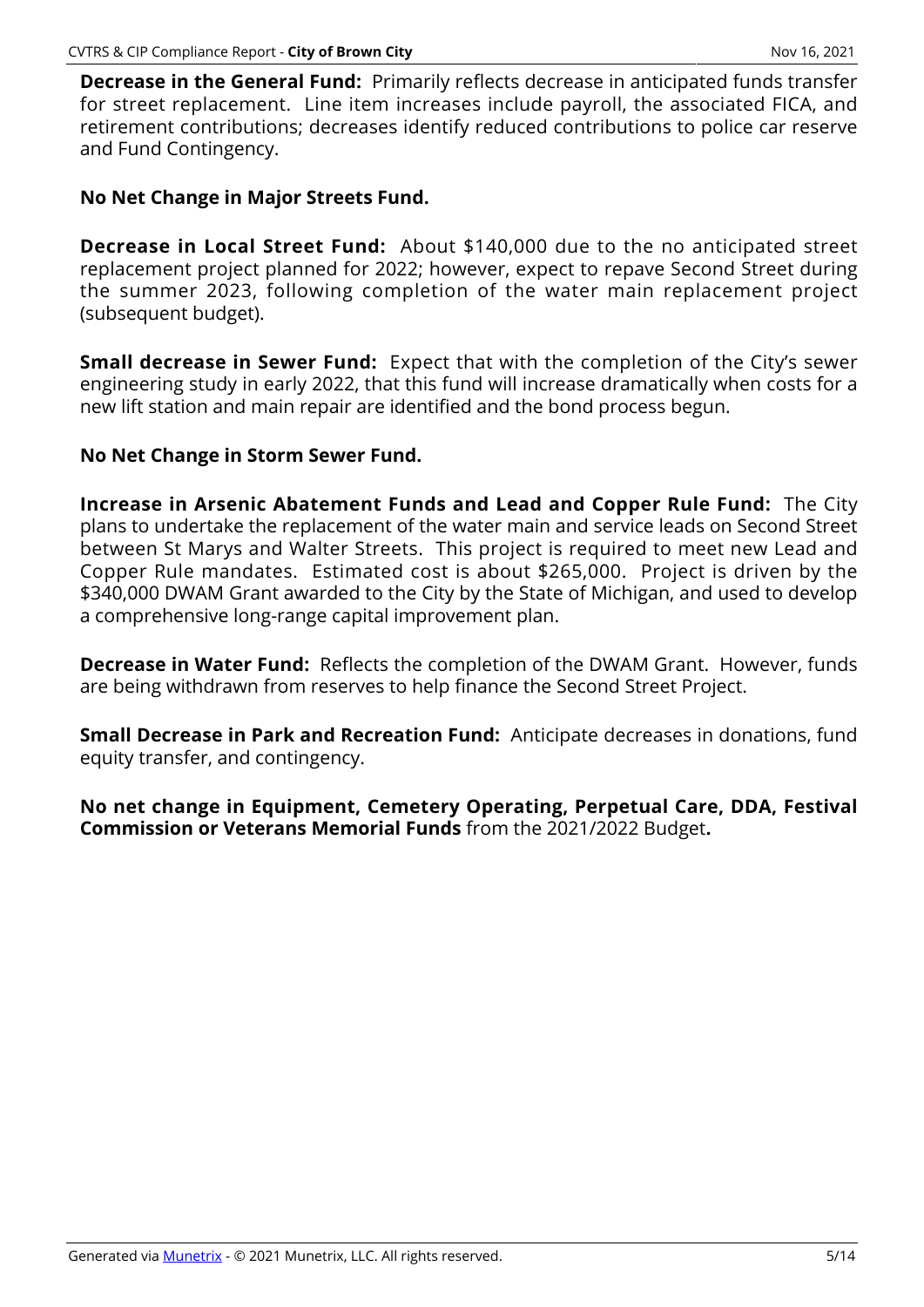### **Financial Statement**

Including General Fund only

#### **Balance Sheet**

| <b>Category Name</b> | 2023      | 2022      | 2021      | 2020      | 2019      | 2018      |
|----------------------|-----------|-----------|-----------|-----------|-----------|-----------|
| <b>Fund Equity</b>   | \$504,080 | \$503,980 | \$749.197 | \$687,240 | \$743,030 | \$726.141 |
| Total Assets         | N/A       | N/A       | \$865,007 | \$778,654 | \$815,908 | \$774,956 |
| `Total Liabilities   | N/A       | N/A       | \$11,270  | \$11,054  | \$25,798  | \$10,735  |

\* Fund Equity includes all five fund types: Committed, Assigned, Unassigned, Nonspendable and Restricted Funds.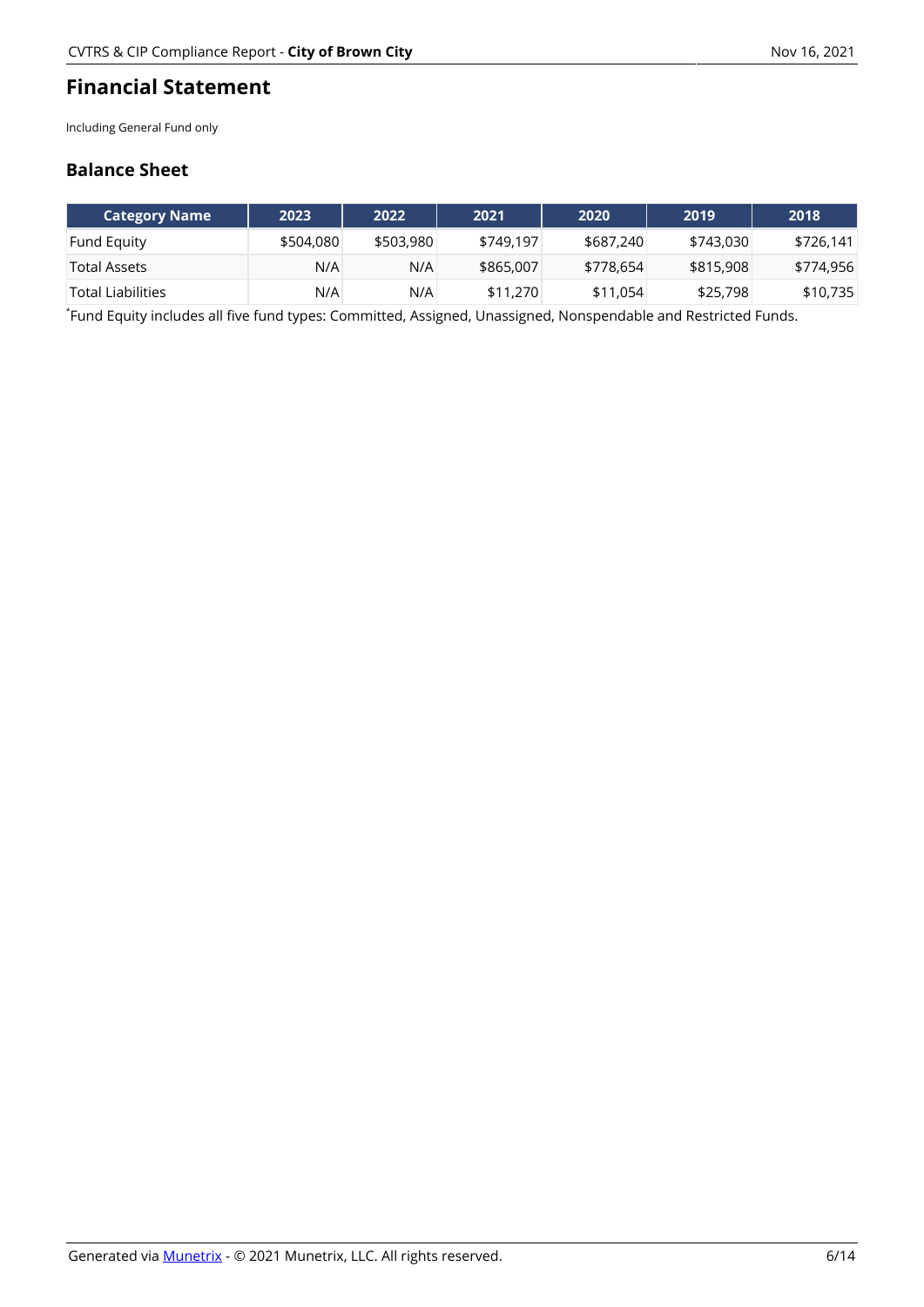#### **Revenues**

| <b>Category Name</b>         | 2023      | 2022      | 2021      | 2020      | 2019      | 2018      |
|------------------------------|-----------|-----------|-----------|-----------|-----------|-----------|
| Fines & Forfeits             | \$8,100   | \$8,900   |           |           |           |           |
| Interest, Rents & Royalties  | \$46,150  | \$46,150  | \$203,175 | \$203,676 | \$7,390   |           |
| Licenses and Permits         | \$1.520   | \$1,520   | \$1,427   | \$1,432   | \$1,430   | \$1,352   |
| Other Revenue                | \$33,930  | \$75,030  | \$105,258 | \$102,352 | \$284,157 | \$271,437 |
| Other Services               | \$136,480 | \$131,980 | \$61,900  | \$60,499  | \$70,026  | \$64,374  |
| Property taxes               | \$472,500 | \$465,100 | \$417,311 | \$375,778 | \$338,815 | \$325,913 |
| <b>State Revenue Sharing</b> | \$163,600 | \$160,100 | \$152,240 | \$159,410 | \$153,567 | \$148,010 |
| State contributions          |           |           | \$1,700   |           | \$3,333   | \$1,000   |
| Transfers In                 | \$75,780  | \$75,780  |           |           |           |           |
| <b>Total</b>                 | \$938,060 | \$964,560 | \$943.011 | \$903.147 | \$858.718 | \$812,086 |



# **Where The Money Comes From**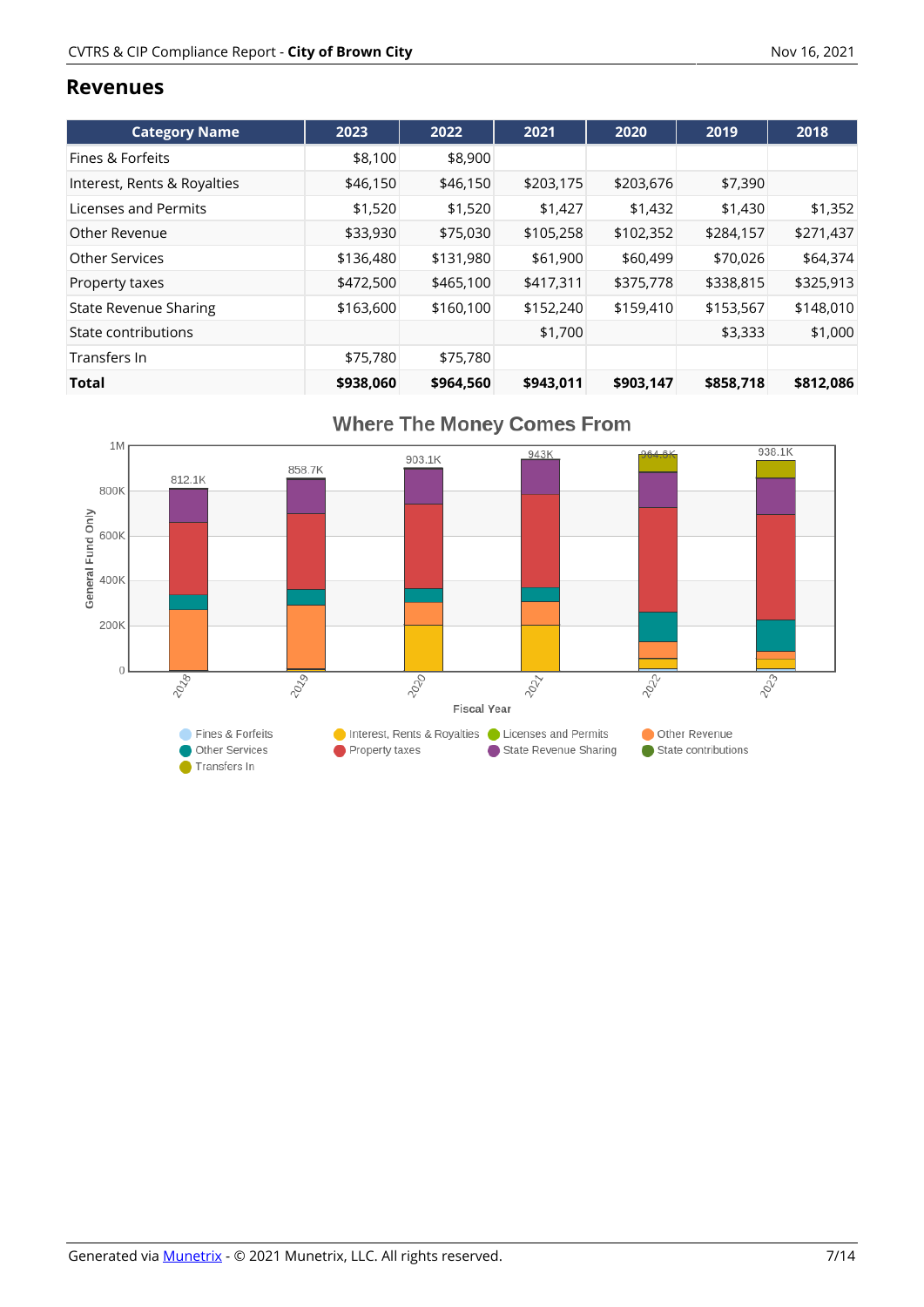### **Expenses**

| <b>Category Name</b>             | 2023     | 2022              | 2021     | 2020                | 2019                                                        | 2018              |
|----------------------------------|----------|-------------------|----------|---------------------|-------------------------------------------------------------|-------------------|
| Capital Outlay & Special Items   | \$51,000 | \$50,700          | \$60,174 |                     | \$62,701 \$102,302                                          | \$60,615          |
| Community & Economic Development | \$15,150 | \$15,150          |          |                     |                                                             |                   |
| Fire Department                  | \$15.300 | \$15,300          |          | $$17,118$ $$16,139$ | \$17.146                                                    | \$18,484          |
| General Government               |          |                   |          |                     | \$378,680 \$392,780 \$344,408 \$313,743 \$314,796 \$305,610 |                   |
| Library                          | \$30,700 | \$30,700          |          |                     |                                                             |                   |
| Other                            |          | \$41,550 \$41,550 |          |                     |                                                             |                   |
| Police Department                |          |                   |          |                     | \$193,470 \$206,170 \$164,162 \$202,954 \$180,099 \$167,806 |                   |
| Public Works Department          |          |                   |          |                     | \$126,610 \$126,610 \$159,966 \$149,999 \$143,496 \$150,105 |                   |
| <b>Transfers Out</b>             |          |                   |          | \$53,300 \$138,000  |                                                             | \$8,000 \$181,300 |
| Utilities                        | \$85,500 | \$85,500          |          | \$81,925 \$74,766   | \$75,990                                                    | \$76,235          |
| <b>Total</b>                     |          |                   |          |                     | \$937,960 \$964,460 \$881,053 \$958,302 \$841,829 \$960,155 |                   |



### **How The Money Is Spent**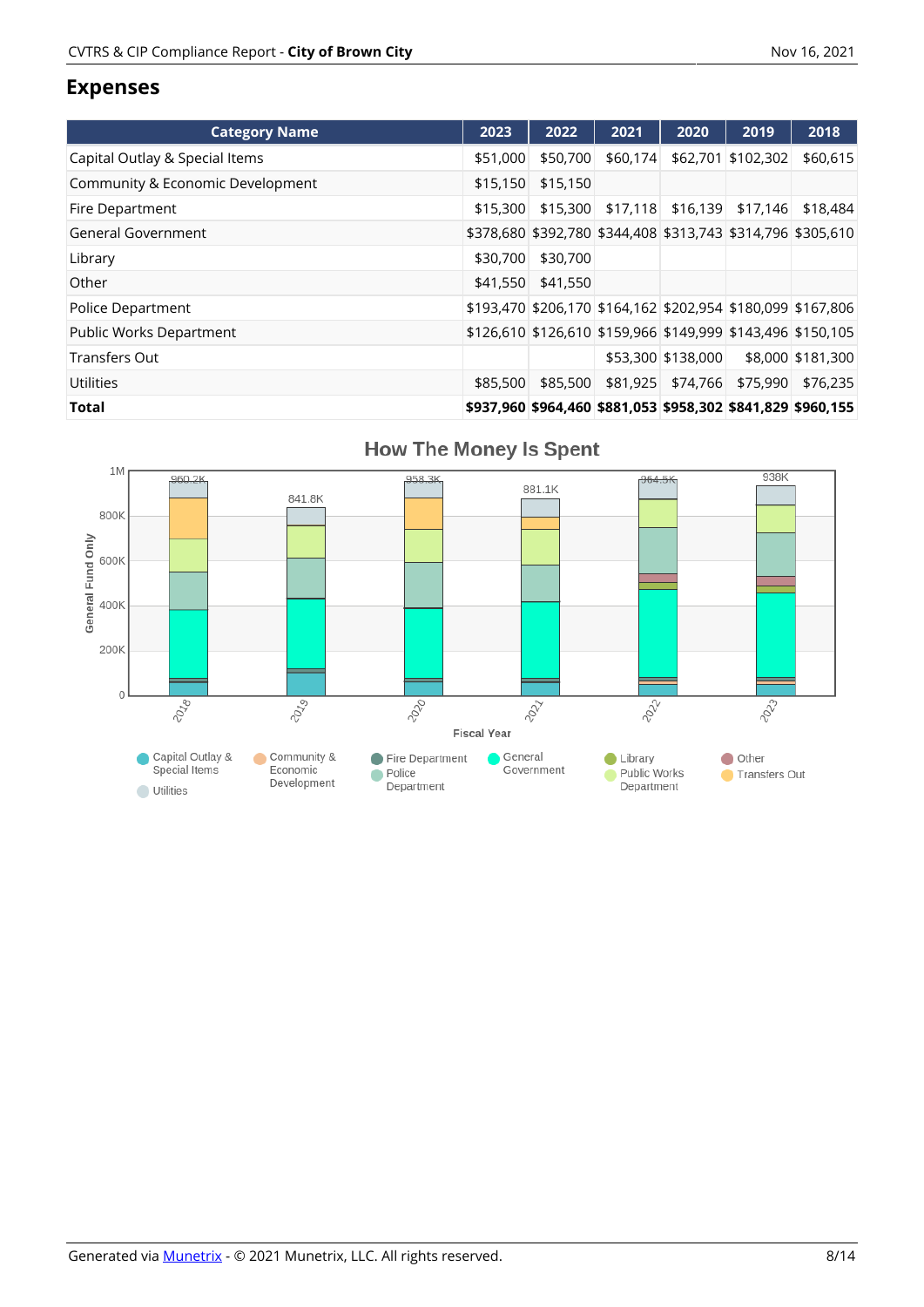### **Supplementary Information (Pension / OPEB)**

| <b>Category Name</b>            | 2023 2022 | 2021                                                | 2020 | 2019 | 2018                                                |
|---------------------------------|-----------|-----------------------------------------------------|------|------|-----------------------------------------------------|
| Pensions Actuarial Liability    | N/A       | N/A \$52,767.00 \$52,767.00 \$50,000.00 \$50,000.00 |      |      |                                                     |
| <b>Pension Fund Assets</b>      | N/A       |                                                     |      |      | N/A \$52,767.00 \$52,767.00 \$50,000.00 \$50,000.00 |
| <b>OPEB Actuarial Liability</b> | N/A       |                                                     |      |      | N/A \$37,480.00 \$37,480.00 \$37,480.00 \$34,780.00 |
| <b>OPEB Fund Assets</b>         | N/A       |                                                     |      |      | N/A \$37,480.00 \$37,480.00 \$37,480.00 \$34,780.00 |

### **Pension Fund Status**



### **Other Post-Employment Benefit Fund Status**

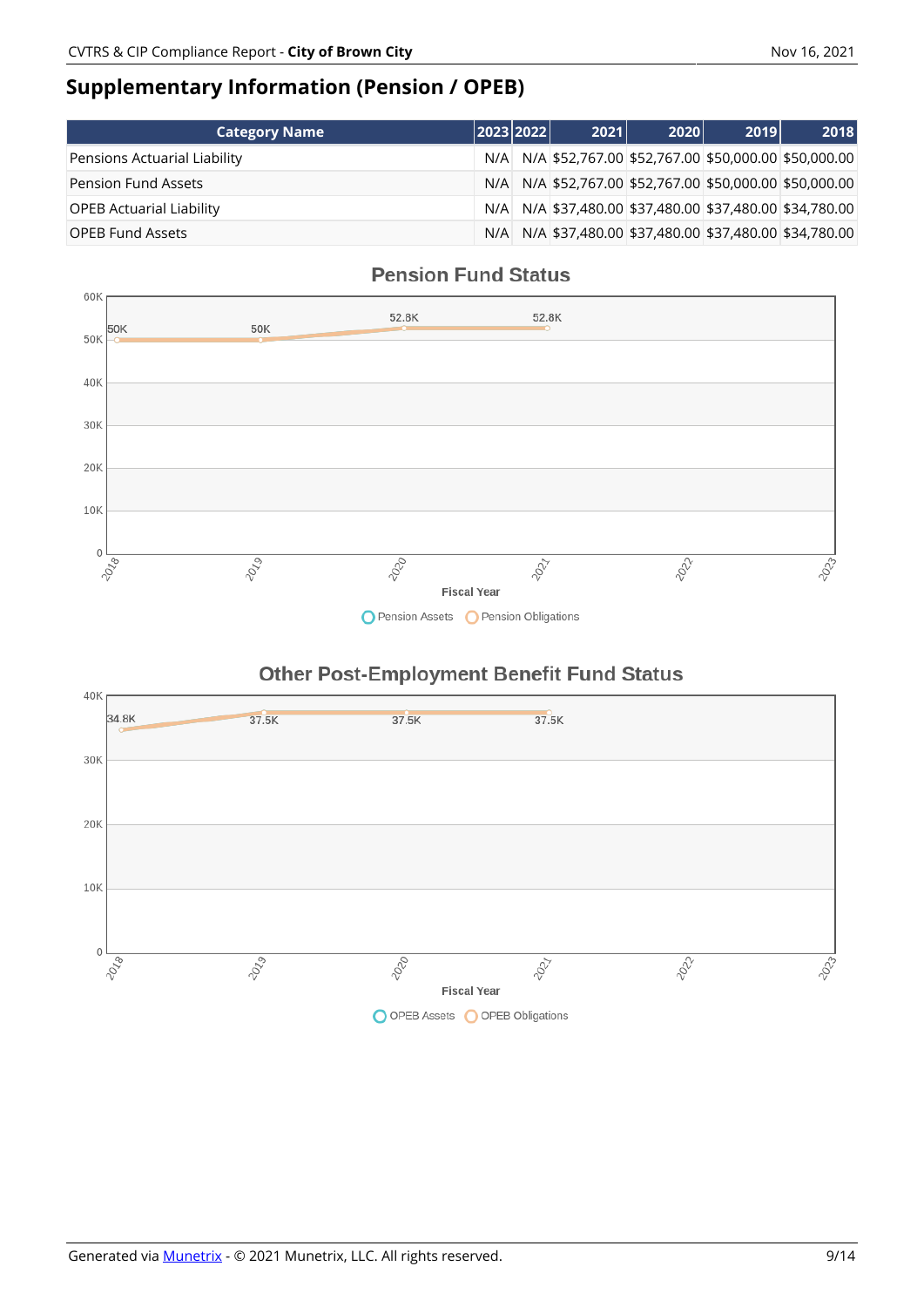# **Fund Equity Detail**

| <b>Category Name</b> | 2023         | 2022         | 2021         | 2020         | 2019         | 2018         |
|----------------------|--------------|--------------|--------------|--------------|--------------|--------------|
| Assigned             | 0            |              | \$19,137.00  | \$19,041.00  | \$18,745.00  | \$20,441.00  |
| Committed            | 0            |              | \$98,325.00  | \$85,804.00  | \$113,982.00 | \$80,249.00  |
| Nonspendable         | 0            |              | \$12,051.00  | \$19,954.00  | \$19,899.00  | \$18,048.00  |
| Restricted           | 0            |              | \$102,297.00 | \$57,997.00  | \$86,524.00  | \$47,812.00  |
| Unassigned           | \$504,080.00 | \$503,980.00 | \$517,387.00 | \$504,444.00 | \$503,880.00 | \$559,591.00 |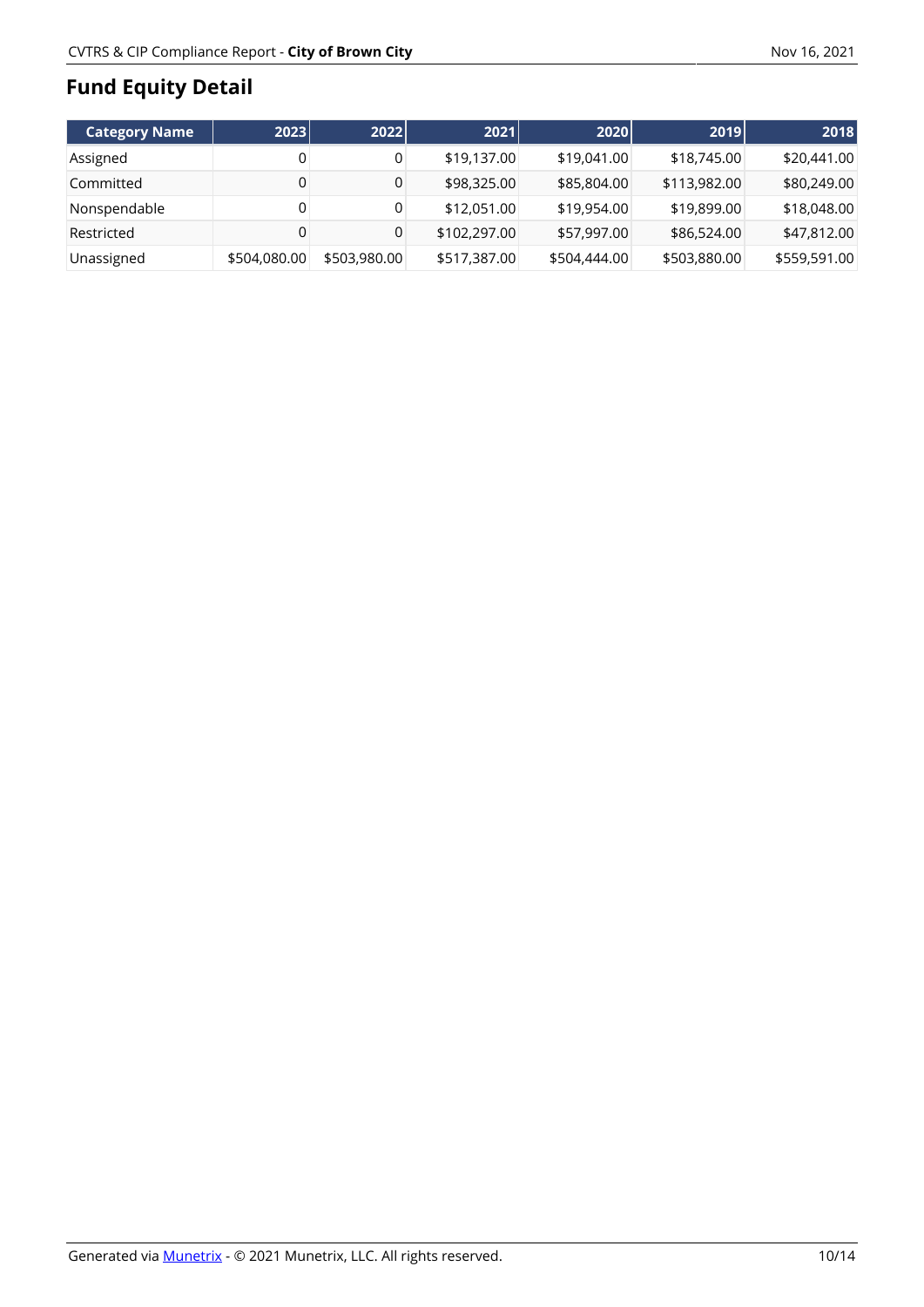# **Dashboard for Brown City**

| <b>Fiscal Stability</b>                        | 2020           | 2021        | <b>Progress</b>   | <b>Target</b>  |
|------------------------------------------------|----------------|-------------|-------------------|----------------|
| <b>Fiscal Wellness Indicator Score</b>         | $\mathbf{1}$   | $\mathbf 0$ | 个                 | $\Omega$       |
| Annual General Fund expenditures per capita    | \$723          | \$694       | 个                 | \$728          |
| Fund balance as % of General Fund Revenues     | 67.5%          | 52.9%       | ↓                 | 52.2%          |
| Other Post Employment Benefits % Funded        | 100.0%         | 100.0%      | $\leftrightarrow$ |                |
| Pension % Funded                               | 100.0%         | 100.0%      | $\rightarrow$     | $\overline{a}$ |
| Debt burden per capita                         | \$347.6        | \$426.8     | ↓                 | \$215.1        |
| <b>Operating Millage</b>                       | 16.87          | 16.87       | $\rightarrow$     | 16.87          |
|                                                |                |             |                   |                |
| <b>Economy &amp; Financial Health</b>          | 2020           | 2021        | <b>Progress</b>   | <b>Target</b>  |
| Population                                     | 1,325          | 1,325       | ⊷                 | 1,325          |
| Taxable Value (100k)                           | \$20,205       | \$22,234    | ↑                 | \$22,545       |
|                                                |                |             |                   |                |
| <b>Public Safety</b>                           | 2018           | 2019        | <b>Progress</b>   | <b>Target</b>  |
| Crimes against persons per thousand residents  | 16.8           | 24.0        | ↓                 |                |
| Crimes against property per thousand residents | 40.0           | 41.6        | ↓                 |                |
| Crimes against society per thousand residents  | 9.6            | 9.6         | $\rightarrow$     |                |
| Traffic crashes property                       | 13             | 9           | ↑                 |                |
| Traffic crashes injuries                       | $\overline{2}$ | 2           | ⇔                 |                |
| Traffic crashes fatalities                     | $\mathbf 0$    | $\mathsf 0$ | $\rightarrow$     |                |
|                                                |                |             |                   |                |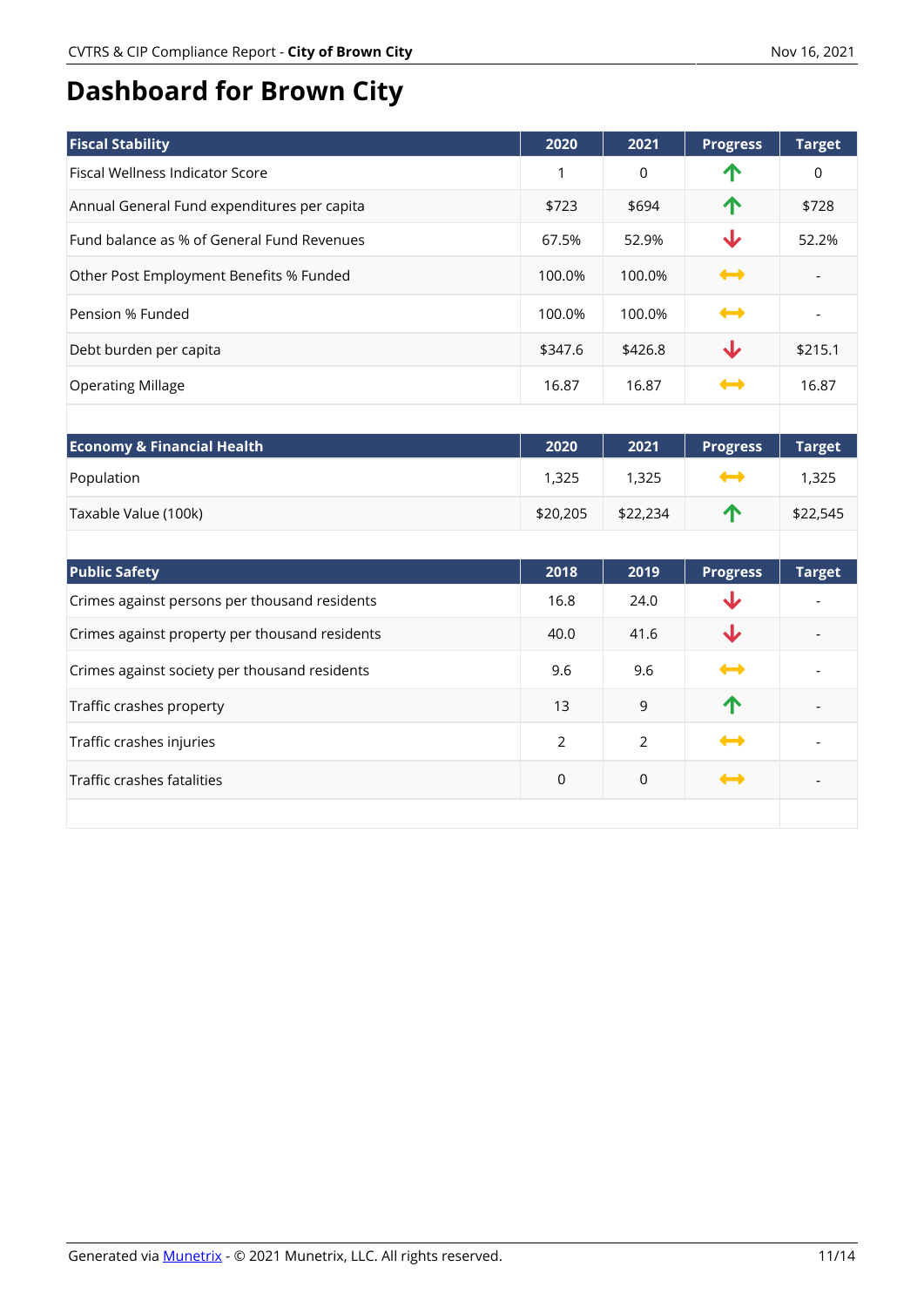# **City of Brown City**

### **Local Code: 76-2010**

# **Debt Service Summary Report**

| <b>Bonds &amp; contracts payable</b>   |                     |        | <b>Fiscal Years</b> |        |
|----------------------------------------|---------------------|--------|---------------------|--------|
| <b>Name</b>                            | 2021                | 2022   | 2023                | 2024   |
| 2007 General Obligation                | 55,695              | 53,975 | 52,255              | 55,535 |
| Subtotal for Bonds & contracts payable | 55,695              | 53,975 | 52,255              | 55,535 |
| <b>Capital leases</b>                  | <b>Fiscal Years</b> |        |                     |        |
| <b>Name</b>                            | 2021                | 2022   | 2023                | 2024   |
| Equipment Lease Purchase               | 22,342              | 22,342 | 22,342              | 22,342 |
| <b>Subtotal for Capital leases</b>     | 22,342              | 22,342 | 22,342              | 22,342 |
| <b>Total Principal &amp; Interest</b>  | 78,037              | 76,317 | 74,597              | 77,877 |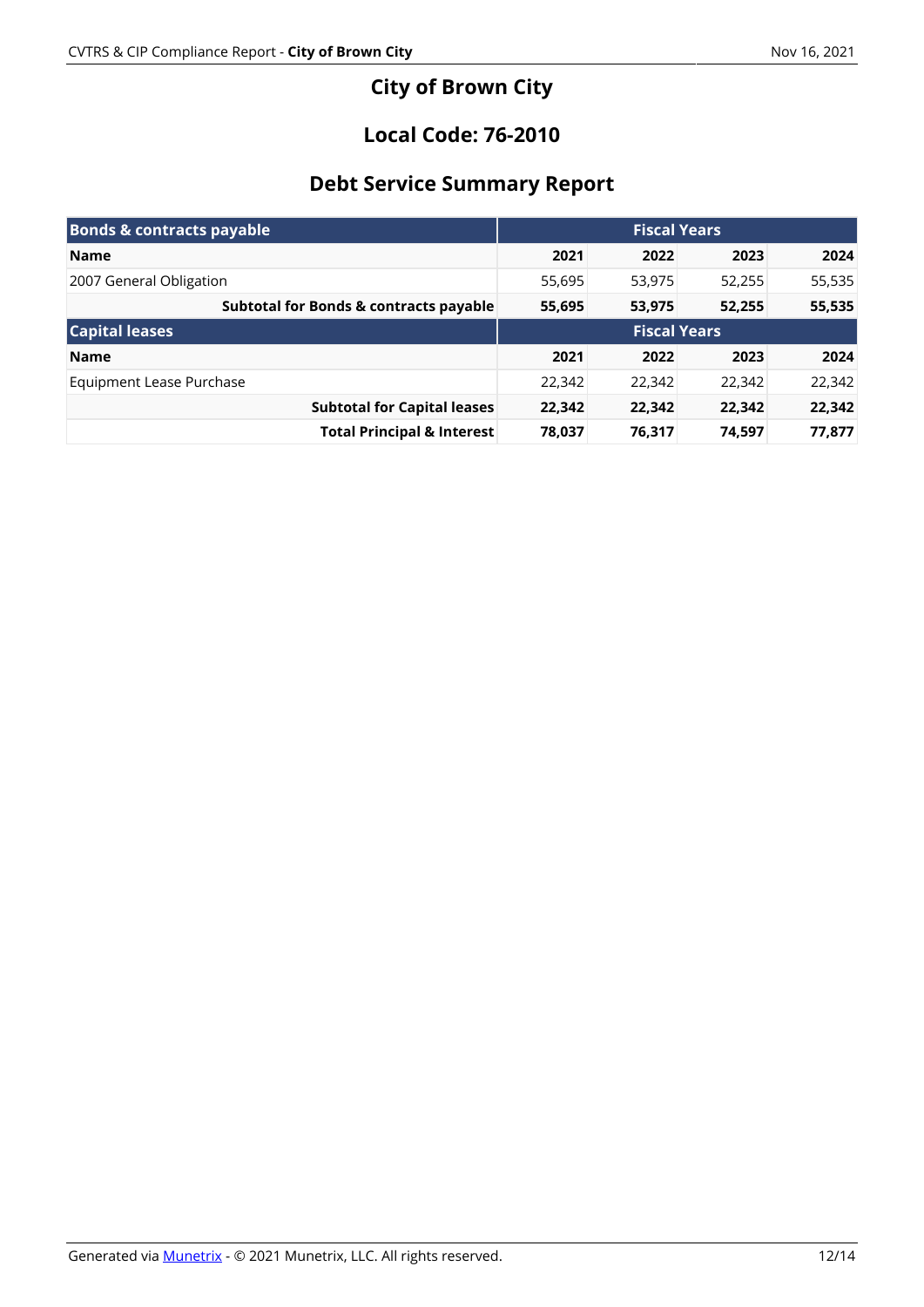# **Brown City**

# **Complete Debt Report for**

# **2007 General Obligation**

### **Issuance Information**

| Debt Type:                          | Bonds & contracts payable                                                                                                      |  |  |  |
|-------------------------------------|--------------------------------------------------------------------------------------------------------------------------------|--|--|--|
| <b>Activity Type:</b>               | Government                                                                                                                     |  |  |  |
| <b>Repayment Source:</b>            | Revenue - Water                                                                                                                |  |  |  |
| <b>Issuance Date:</b>               | 2007-06-05                                                                                                                     |  |  |  |
| <b>Issuance Amount:</b>             | \$700,000                                                                                                                      |  |  |  |
| <b>Interest Rate:</b>               | 4.30                                                                                                                           |  |  |  |
| <b>Maturing Through:</b>            | 2027                                                                                                                           |  |  |  |
| <b>Principal Maturity</b><br>Range: | \$20,000 - \$55,000                                                                                                            |  |  |  |
| <b>Purpose:</b>                     | Remove arsenic from drinking water required by EPA/MDEQ.                                                                       |  |  |  |
| <b>Fund Number:</b>                 | 592                                                                                                                            |  |  |  |
| Comments:                           | Bond was acquired through Sanilac County to fund the construction of an arsenic abatement<br>facility as required by EPA/MDEQ. |  |  |  |

# **Payment Schedule**

| <b>Date Due</b> | Interest Rate | <b>Principal</b> | Interest    | Payment      | <b>Balance</b> |
|-----------------|---------------|------------------|-------------|--------------|----------------|
| 2021-05-01      |               | 0.00             | 6,987.50    | 6,987.50     | \$325,000.00   |
| 2021-11-01      | 4.3           | 40,000.00        | 6,987.50    | 46,987.50    | \$285,000.00   |
| 2022-05-01      |               | 0.00             | 6,127.50    | 6,127.50     | \$285,000.00   |
| 2022-11-01      | 4.3           | 40,000.00        | 6,127.50    | 46,127.50    | \$245,000.00   |
| 2023-05-01      |               | 0.00             | 5,267.50    | 5,267.50     | \$245,000.00   |
| 2023-11-01      | 4.3           | 45,000.00        | 5,267.50    | 50,267.50    | \$200,000.00   |
| 2024-05-01      |               | 0.00             | 4,300.00    | 4,300.00     | \$200,000.00   |
| 2024-11-01      | 4.3           | 45,000.00        | 4,300.00    | 49,300.00    | \$155,000.00   |
| 2025-05-01      |               | 0.00             | 3,332.50    | 3,332.50     | \$155,000.00   |
| 2025-11-01      | 4.3           | 50,000.00        | 3,332.50    | 53,332.50    | \$105,000.00   |
| 2026-05-01      |               | 0.00             | 2,257.50    | 2,257.50     | \$105,000.00   |
| 2026-11-01      | 4.3           | 50,000.00        | 2,257.50    | 52,257.50    | \$55,000.00    |
| 2027-05-01      |               | 0.00             | 1,182.50    | 1,182.50     | \$55,000.00    |
| 2027-11-01      | 4.3           | 55,000.00        | 1,182.50    | 56,182.50    |                |
| Total           |               | \$325,000.00     | \$58,910.00 | \$383,910.00 |                |